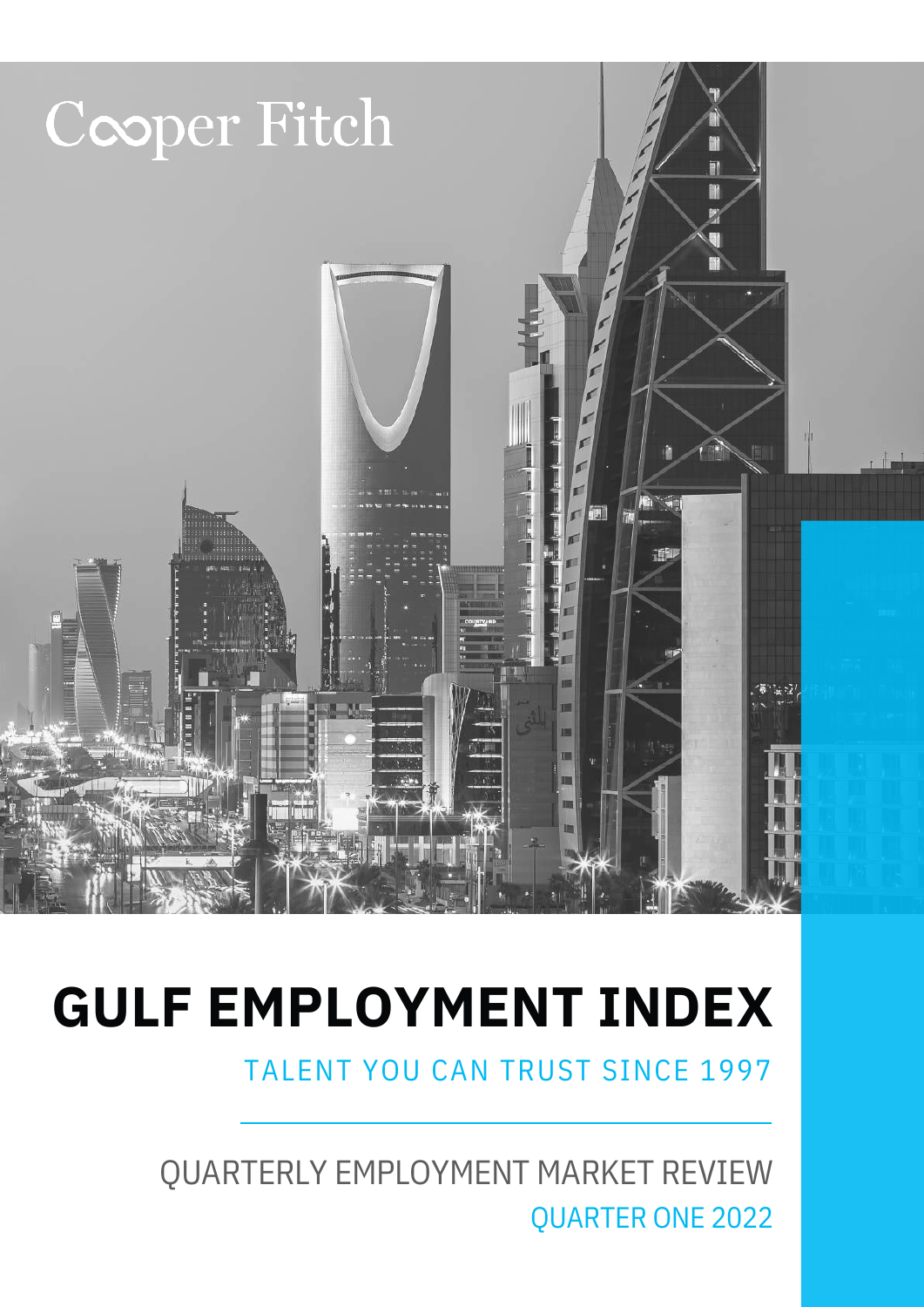#### **Q1 2022 vs Q4 2021**



Founder & CEO, Trefor Murphy

#### **ABOUT COOPER FITCH**

Cooper Fitch is a professional services company on all matters people-related, we have been providing market and data insights and consulting services to better facilitate employee attraction and retention to help our clients build better talent density since 1997.

#### **Services**

Executive Search RPO HR Advisory

Quarter one of 2022 has seen considerable changes to Covid restrictions, with lots of countries removing the need for Covid testing on departure allowing for easier movement across the Gulf and business returning to normality. Dubai Expo 2020 proved to be a success with over 20 million visitors attending the world's greatest show which in turn has promoted not only Dubai but the entire Gulf as both a business and tourist hub. As one remarkable project closes, another one has just begun in Saudi Arabia with the NEOM TROJENA project, it will be the first of its kind in the GCC. In addition to this Saudi Arabia has officially opened an airport in AlUla allowing easy international travel. Oman, Bahrain, Kuwait, and Qatar are all seeing economic improvements this year with Bahrain driving its tourism agenda with the aim of attracting 14 million visitors to the country by 2026.

Advisory firms are busier this quarter with a 14% increase in jobs on last quarter due to it being the start of the year and that there is a higher amount of spending coming from the public sector across advisory, consulting, and strategy. The public sector has increased its investment across multiple industries which has led to an all-time high in hiring across government entities with a 9% increase in jobs in Q1 2022 compared to Q4 2021. This increase, however, is causing talent retention issues for the private sector which we found in our recent GCC CEO Report where 40% of leaders in the GCC said their biggest challenge this year was retaining and attracting talent. In addition to public sector hiring

we are seeing a growth in the number of ESG positions being created across the region as well as roles related to digital transformation. Notably, the real estate sector is showing strong growth when it comes to job numbers in Q1 2020, this is due to high development and construction activity in Saudi Arabia and other GCC countries.

Cloud skill sets are highly sought-after in Saudi Arabia however, we have seen a 17% increase in the number of jobs this quarter across the entire Gulf which has been significantly contributed to by sales roles within cloud. Saudi Arabia are making further positive movements towards a more inclusive and diverse environment for both nationals and expatriates. The GCC sales and marketing sector has seen the impact of digital transformation with an increase in digital marketing roles as organisations look to promote their business through social media, web and other digital platforms along with demand for communications and PR roles in the Kingdom's public sector to keep up with the pace of recovery.

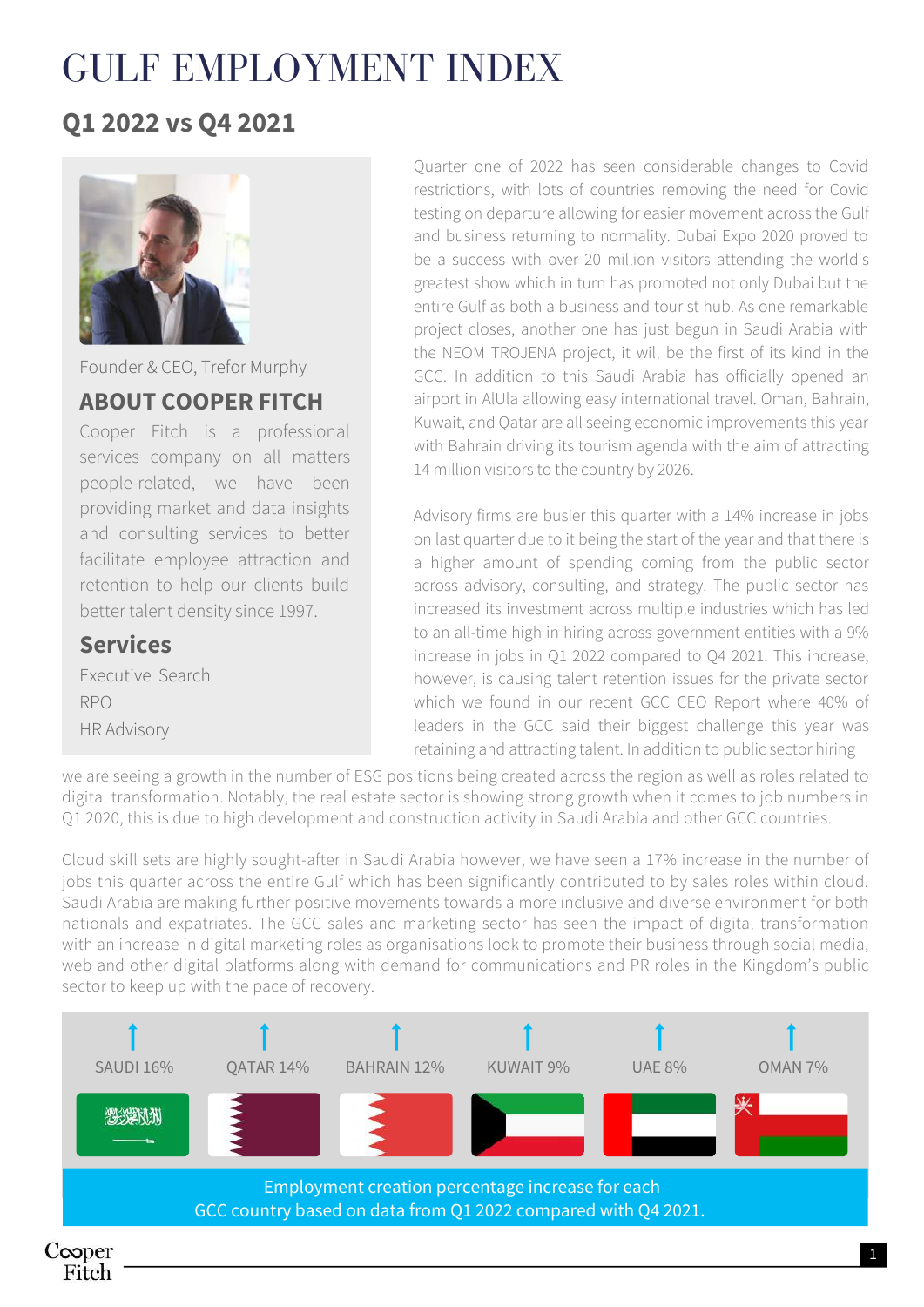#### **Q1 2022 vs Q4 2021**

Cooper Fitch



Over the last few years we have seen a demand for cyber security roles with an increase of 9% in jobs in Q1 this year which will continue due to the upcoming football World Cup in Qatar and the rapid development of smart cities in Saudi Arabia. There is a big push for software engineers for in-house teams as many businesses are reaching the next stage of their tech maturity model where they are no longer relying on external firms for their development needs but instead on in-house teams.

We have seen even more growth in M&A activity which is having an impact on the legal sector with an increase in demand for corporate M&A lawyers as firms continue to strengthen their corporate teams. Due to salary increases at the end of Q4 2021 newly qualified associates are now being paid higher than ever before, this will be the biggest cost increase for firms as they look to ensure they can retain the best junior talent. We saw jobs in the private practice increase by 18% this quarter and in-house by 13% which is a significant increase for the start of the year for the legal sector.

A high number of IPOs are being conducted in the region, we predict this to be the case for the remainder of the year which will have a positive impact on hiring in the public sector. Investment management job creation in Q1 was 3% higher compared with Q4 2021 and we expect this number to grow throughout the course of the year especially with the contributions from IPO's and public sector spending. We have seen promising numbers from the banking sector in quarter one with a 14% increase in job activity compared to the last quarter. We expect this to continue this year as a number of banks in the region have made announcements regarding a huge increase in hiring.

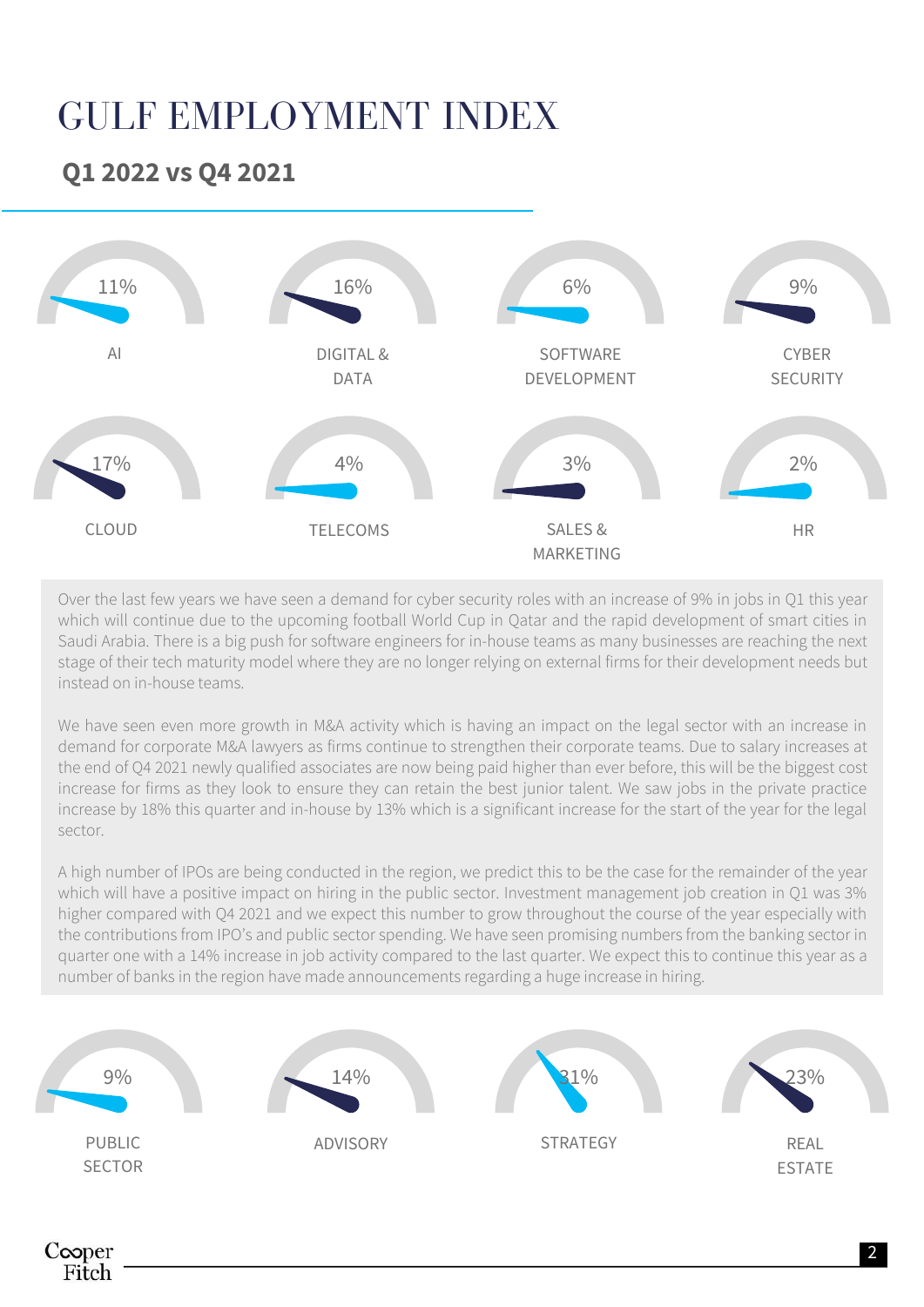#### **Q1 2022 vs Q4 2021**



## QUARTER ON QUARTER REVIEW

For the quarter-on-quarter review, we take the total number of jobs from our data for each quarter and work out the cumulative increase or decrease. In Q4 2021 we saw only a slight increase which we believe was reflective of the market during the holiday period. In Q1 2022 we have seen a 7.7% increase in job creation across the GCC which has been contributed to significantly by the public sector, legal, banking, advisory and strategy markets.

The GCC looks set for a very positive employment year in 2022 with each country focused on delivering against their medium and long term strategies around job creation. We are forecasting high single digit growth across each of the Gulf countries for the year ahead.